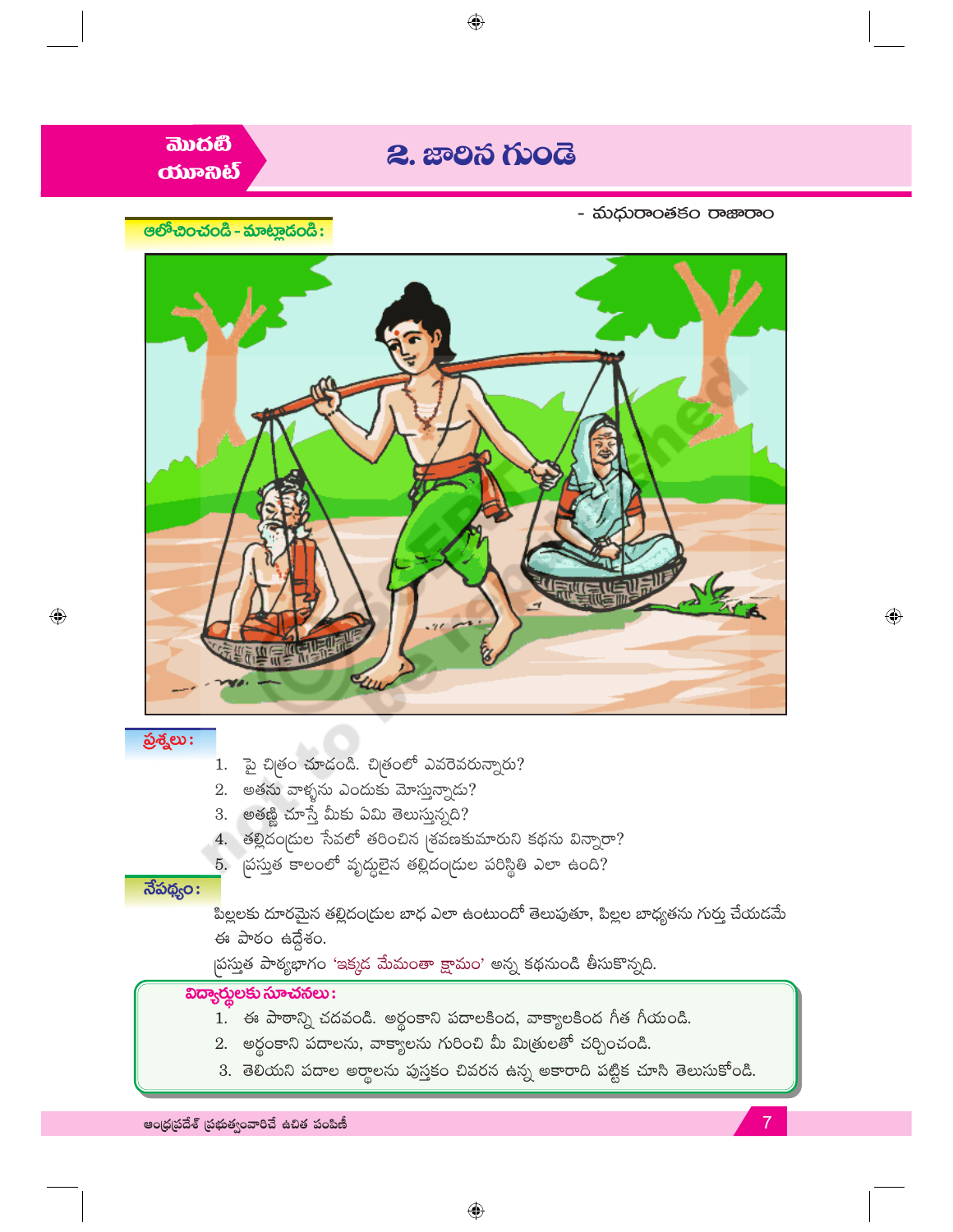అదంతా యిప్పదెందుకు? అసలు యిసయం గాలికొదిలి, నేను పాత సంగతులన్నీ తవ్వుకుంటూ వుందా. ఏం లేదులే సామి! నువు నా పెద్దకొదుక్కొక జాబు రాసిపెట్టాల. అందుకని పావలా బిళ్ళ పెట్టి పోస్టు ఆఫీసులో ఈ కాకితం కొనుక్కొచ్చినాను. ఏం రాయాల్సింది నేన్చెప్తాన్లే–నువ్వు మొదలుపెట్టు.

ఒరే పెద్దబ్బా! నువ్వు నీ పెళ్ళాం బిడ్డల్తో ఇల్లొదిలి వెళ్లిపోయి ఆరునెల్లాయ. ఇంత కాలంగా అతీ గతీ తెల్పకుండా పోతివి. నువ్వు కాల్గీసి బయటపెట్టేనాటికి నీ పెళ్ళాం కడుపుతో వుంది. ఆ పిల్ల తీర్ధమాడిందో లేదో తెలయకపోయ. మగబిడ్గో ఆడబిడ్గో తెలియకపోయ. నీకంటే నాలుగాకు లెగజదివినోడే నీ తమ్ముడు గూడా. మిల్టిరీలో సేరతానని వెళ్ళినోడు వాడు మిలటరీలో సేరినాడో,లేకుంటే బెంగుళూర్లో మూటలే మోస్తా వుండాడో తెలియకపోయ.

మీ అక్కా బావా రంగంపేటలో గనక వుందుంటే నెలకొక సారయినా వచ్చి మమ్మల్ని సూచిపాతా వుందురు. కూలీలు దొరక్క జరుగుబాటు కుదరక వాళ్ళు కూడా బిడ్డల్ని చంకనేసుకుని వుత్తరాది వెళ్ళిపోయిరి. మా కా మాతరం దిక్కుకూడా లేకపోయ. ఇక్కడ పరిస్థితి జూడబోతే నానాటికీ దిగజారిపోతా వుంది. తెల్లారిందంటే భయం. ఎండముకం జూడకుండా యింట్లో కూసుంటేనే బతికినాము. మద్యాణ్ఞమయ్యేటప్పటికి కాకులు కూడా బయట కనబడవు.

ఒక్క బోరింగు బాయిలో దప్పితే యింకెక్కడా నీళ్ళు లేవు. వరిమళ్ళ ఆశ ఎప్పుడో వదులుకొ(ని. తడి సాలక సెరుకు దోటలు గూడా వాడిపోయ. గరిక పోసయినా నోటికి దొరక్క గొడ్డగోదలన్నీ ఎముకల గూళ్ళయిపోయ. రైతులు దిగులుతో చిక్కి సగమైపోయిరి. మన వాడలో నాలుగైదు కుటుంబాలు దప్పితే మిగిలినోళ్ళందరూ పొట్ట సేతబట్టుకుని దేశాలపాలై పోయిరి. నువు పోతా పోతా మిగిలించిన నాలుగు మేకల్లో ఆఖరి మేకను నెలరోజుల నాదు అమ్ముకుంటి. ఒక్ళు జబ్బుచేసి మీ అమ్మ మంచందిగి ఇరవై రోజులాయె. ఆసుపత్తిరి నించీ మాత్తర్లు తెచ్చిచ్చినా గుణం కనిపించలా. బియ్యంనూకతో జావ కాచి తాగిస్తా వుండా. "బిడ్డల్ని సూదాల, బిడ్డల్ని సూదాల" అంటా రెయ్యీ పగలూ ఒకటే ఆరాటం. మనూళ్ళో కరణంగోరి బామరిది లేడూ,ఎంకట నర్సయ్య,ఆయన బస్సులో వస్తావుంటే నువు కనిపించినావంట. ఆయన సెప్పంగా సువ్వెక్కడుండావో తెలిసింది. ఒరే నాయనా, మీరేమో రెక్కలొచ్చిన పచ్చులైపోతిరి. తలా ఒక మూలకు ఎగిరిపోతిరి. మాకేం మీ పెట్టుపోతలక్కర్లేదు. ఒకసారొచ్చి నువ్వు మీ అమ్మను జూచిపోతే సాలు. అదే పదేలు. బతికినంత కాలం బతకదు. ఈ జాబును తంతిగా ఎంచి, యిదందగానే బయల్దేరి రావాల. ఇంతే సంగతులు!-

 $\textcolor{black}{\textcircled{\small\textrm{-}}}$ 

అంతేలే సామీ! ఇంక(డస్సు రాయి. "పీలేరు టేషనుకు దచ్చనంగా మూడో మైల్లో బాటపని జేసే చెంగలాయుడు" అనాయి. ఆ మాత్తరం సాల్గంటావా? అయితే కుడికాలు కొంచెం ఎగరేస్తా నడసాదని గూడా రాయి. రాసినావు గదా! సాల్లే,

◈

సేరుతుందిలే. సేరకెక్కడ బోతుంది? దండాలు సామీ, ಎಲ್ಲಿನ್ತಾ.

 $\bigcirc$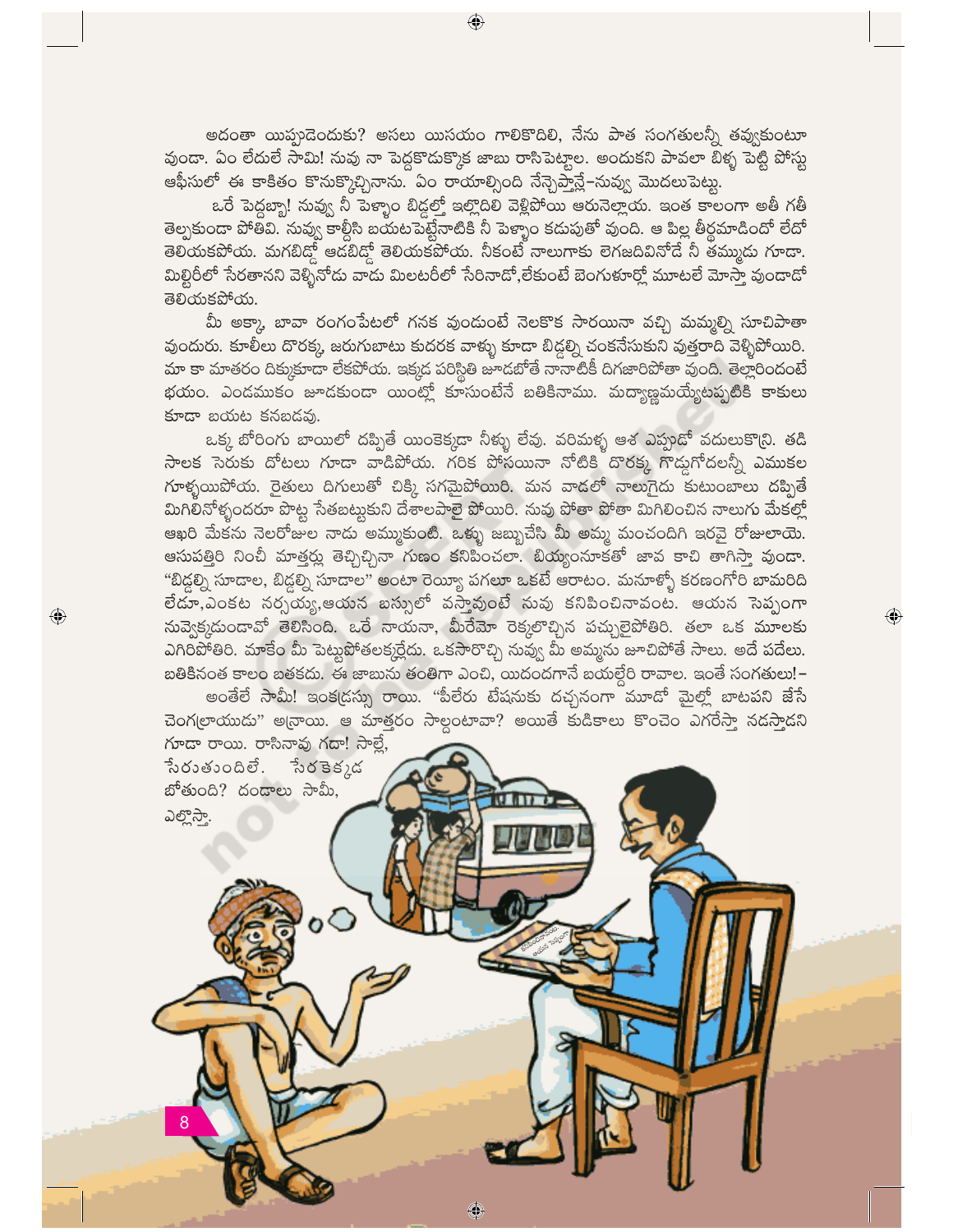| రచయిత పలిచయం |           |  |                                                     |  |  |
|--------------|-----------|--|-----------------------------------------------------|--|--|
|              | పేరు      |  | : మధురాంతకం రాజారాం                                 |  |  |
|              | కాలం      |  | 1930-1999                                           |  |  |
|              | జన్మస్థలం |  | : చిత్తూరుజిల్లాలోని మొగరాల (గామం                   |  |  |
|              | రచనలు     |  | : కమ్మ తెమ్మెర, వ(కగతులు–ఇతర కథలు, రేపటి (పపంచం,    |  |  |
|              |           |  | త్రిశంకు స్వర్గం, జీవితానికో నిర్వచనం, కూనలమ్మ కోన. |  |  |
|              |           |  | వీరి రచనలు రష్యన్, తమిళ, కన్నడ, ఆంగ్ల, హిందీ        |  |  |
|              |           |  | భాషల్హోకి అనువాదమయ్యాయి.                            |  |  |

పురస్మారాలు : బుచ్చిబాబు అవార్డు, రామశాస్త్రి అవార్డు, తెలుగు విశ్వవిద్యాలయంవారి స్రతిభాపురస్కారం, ఆంధ్రప్రదేశ్ సాహిత్య అకాడమి అవార్డు, <mark>కేంద్ర సాహి</mark>త్య అకాడమీ అవార్డు, (శీకృష్ణ దేవరాయ విశ్వవిద్యాలయం వారి గౌరవ దాక్టరేట్.



# I. හිතියිං-කිාංහුයියිං



 $\bigodot$ 

- 1. ఉత్తరం ఎవరు ఎవరికి రాయమన్నారు? ఎందుకు?
- 2. (పజలు గ్రామం వదలి ఎందుకు వెళ్ళారు?
- 3. మీ పాఠ్యాంశం ద్వారా సమాచారాన్ని ఉత్తరాలు, తంతి ద్వారా తెలిపేవారని తెలుస్తున్నది కదా? ఈనాడు సమాచారం పంపడానికి వేటిని ఉపయోగిస్తున్నాం?
- 4. ఇంట్లో తమవాళ్ళెవరూ లేకుండా ఉంటే ముసలి తల్లిదం(దుల బాధ ఎలా eocood?
- 5. అమ్మా, నాన్న, తాత, అవ్వలతో అందరూ కలసి ఉంటే ఎలా ఉంటుంది?

### II. *idáštio* - *v*oditio



- పాఠం చదవండి. ఇందులోని జంటపదాలను వెదికి రాయండి. 1.
- కింది మాటలు ఎవరిని ఉద్దేశించినవి? 2.
	- అ) ఆ పిల్ల తీర్థమాడిందో? లేదో?
	- అ) నాలుగాకు లెగజదివినోదే
	- ఇ) నెలకొకసారయినా చూసిపోతూ వుందురు
	- ఈ) చిక్కి సగమైపోయింది
	- ఉ) పొట్ట సేతబట్టుకొని దేశాలపాలై పోయిరి
	- ఊ) అంతేలే సామీ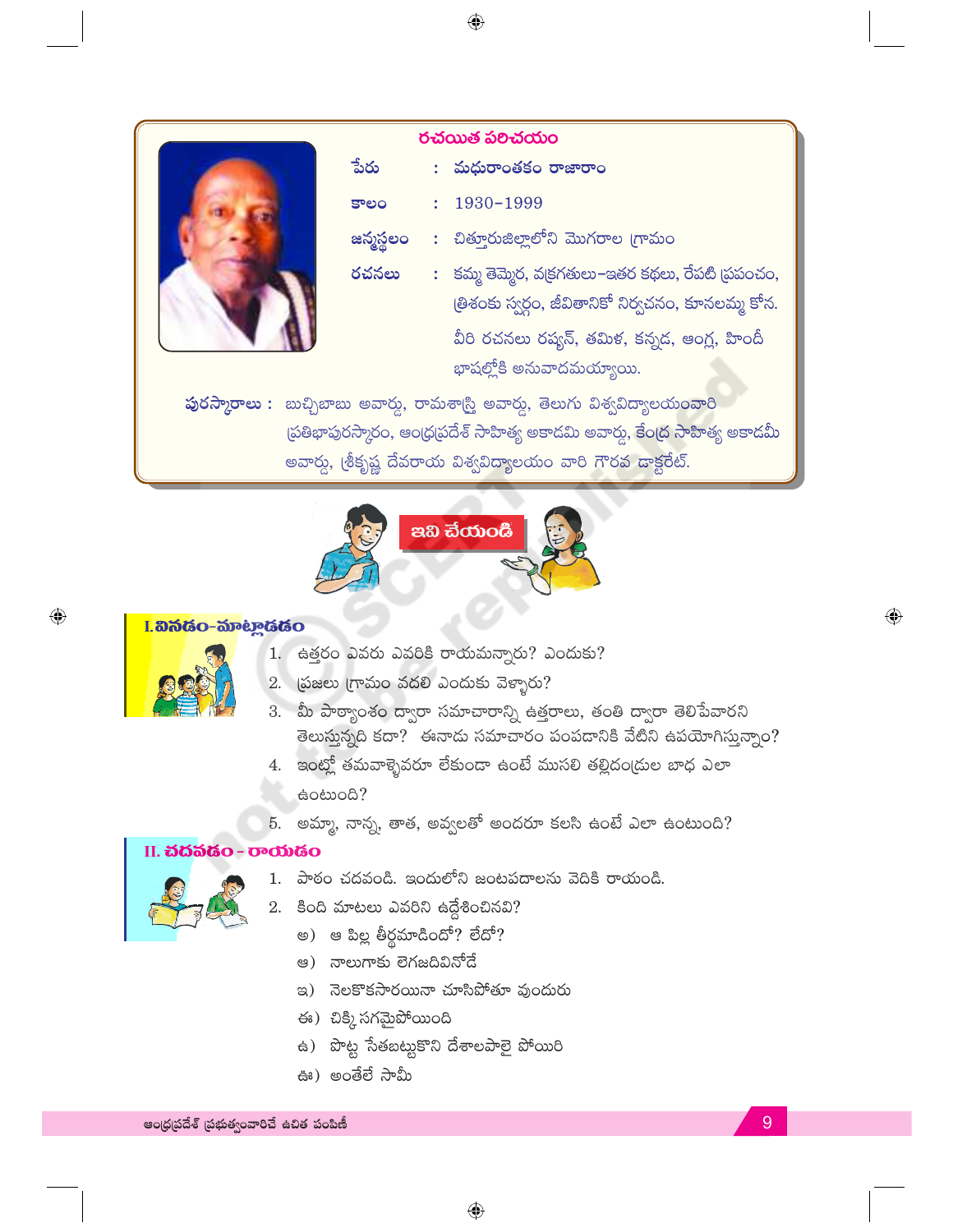

 $\textcolor{black}{\textcircled{\small\textrm{-}}}$ 

# 3. కింది పేరా చదవండి (పశ్నలకు సమాధానాలివ్వండి

ఒరే పెద్దబ్బా! నువ్వు నీ పెళ్ళాం బిడ్డల్తో ఇల్లొదిలి వెళ్లిపోయి ఆరునెల్లాయ. ఇంతకాలంగా అతీ గతీ తెల్పకుండా పోతివి. నువ్వ కాల్గీసి బయటపెట్టే నాటికి నీ పెళ్ళాం కడుపుతో పుంది. ఆ పిల్ల తీర్థమాడిందో లేదో తెలియకపోయ. మగబిడ్గో ఆడబిడ్తో తెలియకపోయ. నీకంటే నాలుగాకులెగజదివినోదే నీతమ్ముడు గూడా. మిల్టిరీలో సేరతానని వెళ్ళినోడు వాడు మిలటరీలో సేరినాడో,లేకుంటే బెంగుళూర్లో మూటలే మోస్తా వుండాడో తెలియకపోయ.

- అ. చిన్న కొదుకు ఏం చేస్తున్నాడు ?
- ఎ. మిలటరీలో ఉన్నాడు బి. మూటలు మోస్తున్నాడు సి. తెలియదు.
- ఆ. పెద్ద కొదుకు ఇల్లు వదలి ఎంత కాలమైంది?
- ఎ. ఒక సంవత్సరం బి. ఆరు నెలలు సి. నెల
- ఇ. పెద్దకోడలు
- ఎ. భర్తతో వెళ్ళింది బి. తల్లిగారింట్లో ఉంది - సి. అత్తగారింట్లో ఉంది
- 4. పాఠం చదవండి. ఇందులో బాధ కలిగించే విషయాలేవో, నవ్వు పుట్టించే విషయాలేవో తెలపండి.
- 5. పాఠం చదవండి. కింది [పశ్నలకు జవాబులు రాయండి.
	- అ. ముసలి తండ్రి ఇంకొకరిచేత ఉత్తరం ఎందుకు రాయించాడు?
	- ఆ. మధ్యాహ్నమయ్యేటప్పటికి కాకులు కూడా కనబడవని ఎందుకన్నాడు?
	- ఇ. ఎదిగిన పిల్లలు తల్లిదం(దులను వదలిపోవడం న్యాయమేనా? ఎందుకు?
	- ఈ. 'పొట్ట సేతబట్టుకొని దేశాలపాలైపోయిరి' అన్న వాక్యంవల్ల మీరేమి (గహించారు?
	- ఉత్తరం చేరాల్సినవారి అ(డస్సేమిటో రాయండి. <del>Ġ</del>.



#### కింది (పశ్నలకు సమాధానం ఆలోచించి ఒక పేరాలో రాయండి. 1.

- అ. ముసలి తండ్రి తన పెద్దకొదుకు, చిన్నకొదుకు, కూతురు గురించి ఏం తెలియజేశాడు?
- ఆ. గ్రామంలో కరువు వచ్చింది. ఇలా కరువు రావడానికి కారణాలేమిటి? దీనినెలా దాటవచ్చు?
- ఇ. మీ తల్లిదం(దులు మీకేమి చేశారో సొంత మాటల్లో రాయండి.
- ఈ. మీ తల్లిదం(దులకు మీరెలా సేవచేయదలచారో రాయండి.
- ఉ. పాఠంపేరు "జారిన గుండె" అని ఉంది కదా ! ఈ పాఠానికి ఈ పేరు తగినదేనా? ఎందుకు?
- ఊ. వృద్ధా(శమాలు నిర్వహించడం ఎందుకు జరుగుతున్నదో ఊహించండి. కారణాలు రాయండి.
- ఋ. ముసలివాళ్ళు ఇంట్లో ఉండడంవల్ల ఉండే ఉపయోగాలేమిటి?

 $\textcolor{black}{\textcolor{black}{\bigoplus}}$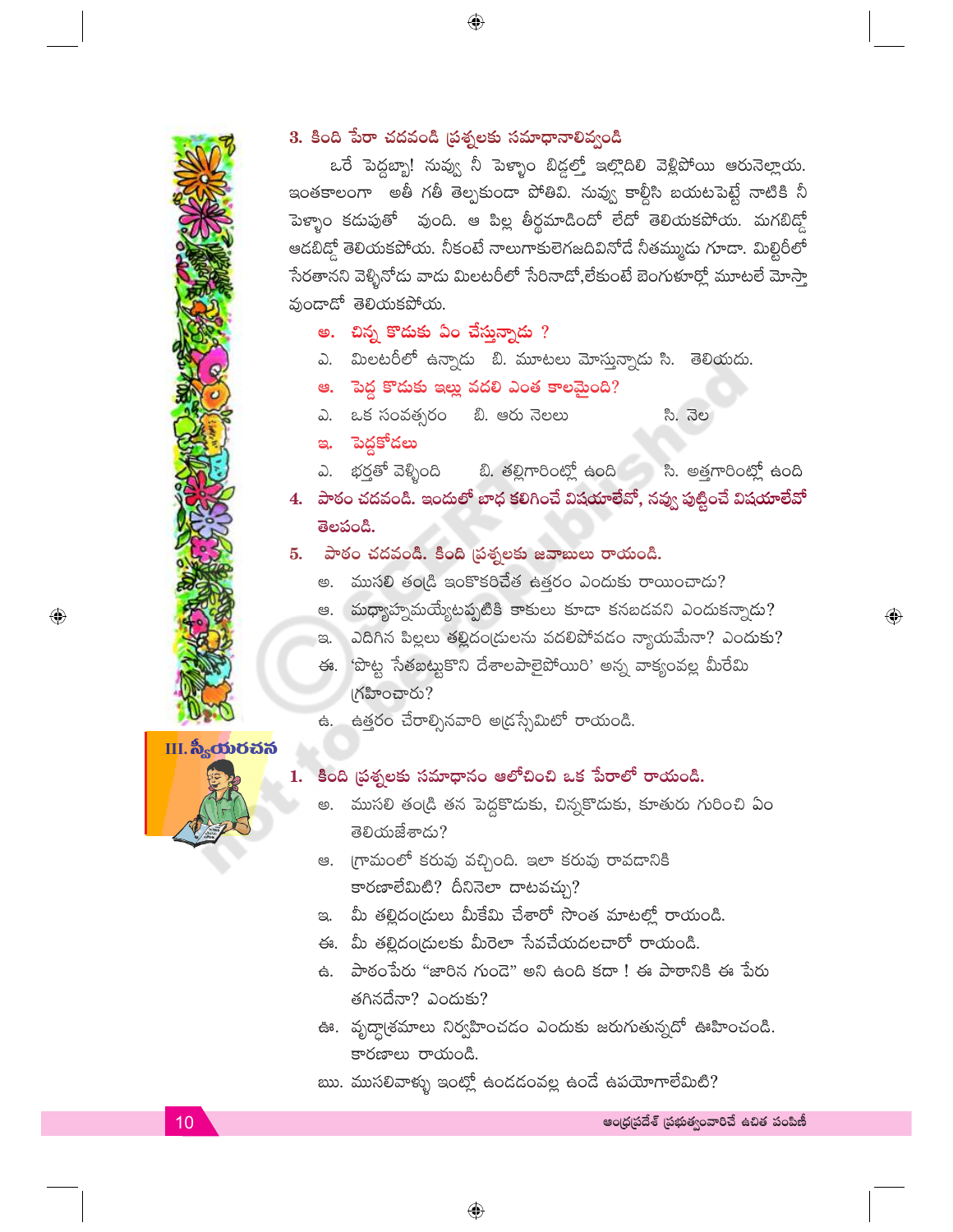# $2.$  వ్యాసరూప సమాధాన (పశ్నలు :

కింది (పశ్నలకు పది వాక్యాలలో జవాబులు రాయండి.

 $\bigoplus$ 

- అ. పెద్దవారితో పిల్లలు ఎలా ఉందాలో ఊహించి రాయండి?
- చిన్నపిల్లలతో పెద్దవారు 'ఎలా వ్యవహరించాలో ఊహించి రాయండి? ඏ.
- ఇ. పాఠంలోని ముసలితండ్రి కొడుకులు ఎలాంటివారు? వాళ్ళను గురించి మీ అభి[పాయం తెలపండి.
- ఈ. పాఠంలోని ముసలి తండ్రి, ఆయన కొదుకుల్లాంటివాళ్ళు మన సమాజంలో కూడా ఉంటారు! కొందరు కొడుకులు ఇలా ఎందుకు మారతారు? నువ్వే ముసలి తండ్రి స్థానంలో ఉంటే ఏం చేస్తావు?

|  | IV. <b>ಎದೆ</b> ಜಾಲc |    |    |  |
|--|---------------------|----|----|--|
|  |                     |    |    |  |
|  |                     |    |    |  |
|  |                     |    |    |  |
|  |                     |    | ٢ö |  |
|  |                     | 12 |    |  |
|  | 12                  |    |    |  |

 $\bigoplus$ 

# 1. కిందివాటిని ఉపయోగించి సొంతవాక్యాలలో రాయండి.

| ල.         | విషయం గాలికి వదలి       |  |
|------------|-------------------------|--|
|            | ఆ. పాత సంగతులు తవ్వదం   |  |
| $\infty$ . | మూటలు మోయదం             |  |
| ఈ.         | జరుగుబాటు               |  |
|            | ఉ. పరిస్థితి దిగజారడం   |  |
|            | ఊ. ఎముకల గూళ్ళైపోవడం    |  |
|            | ఋ. చిక్కి సగం కావడం     |  |
|            | ౠ. రెక్కలొచ్చిన పక్షులు |  |

# 2. కింది పదాలు చూడండి. వీటికి అదే అర్థం వచ్చే పదాలను పాఠం ఆధారంగా రాయండి.



| అ. విషయం :–––––––––––                | ఆ. | ස්ඡ්රං :-----------          |
|--------------------------------------|----|------------------------------|
| ఇ. ఇరవై ఐదు పైసలు :–––––––––– ఈ.     |    | కాగితం : : - - - - - - - - - |
| ఉ. పెద్ద కొదుకు :–––––––––––         | ఊ. | మాసిపోవడం :--------          |
| ఋ. ఆసుప@ :------------               |    | ౠ. రాత్రీ పగలూ :--------     |
| ఎ. నువ్వు ఎక్కడ ఉన్నావో:--------- ఏ. |    | స్టేషను :  –––––––––         |

 $\bigoplus$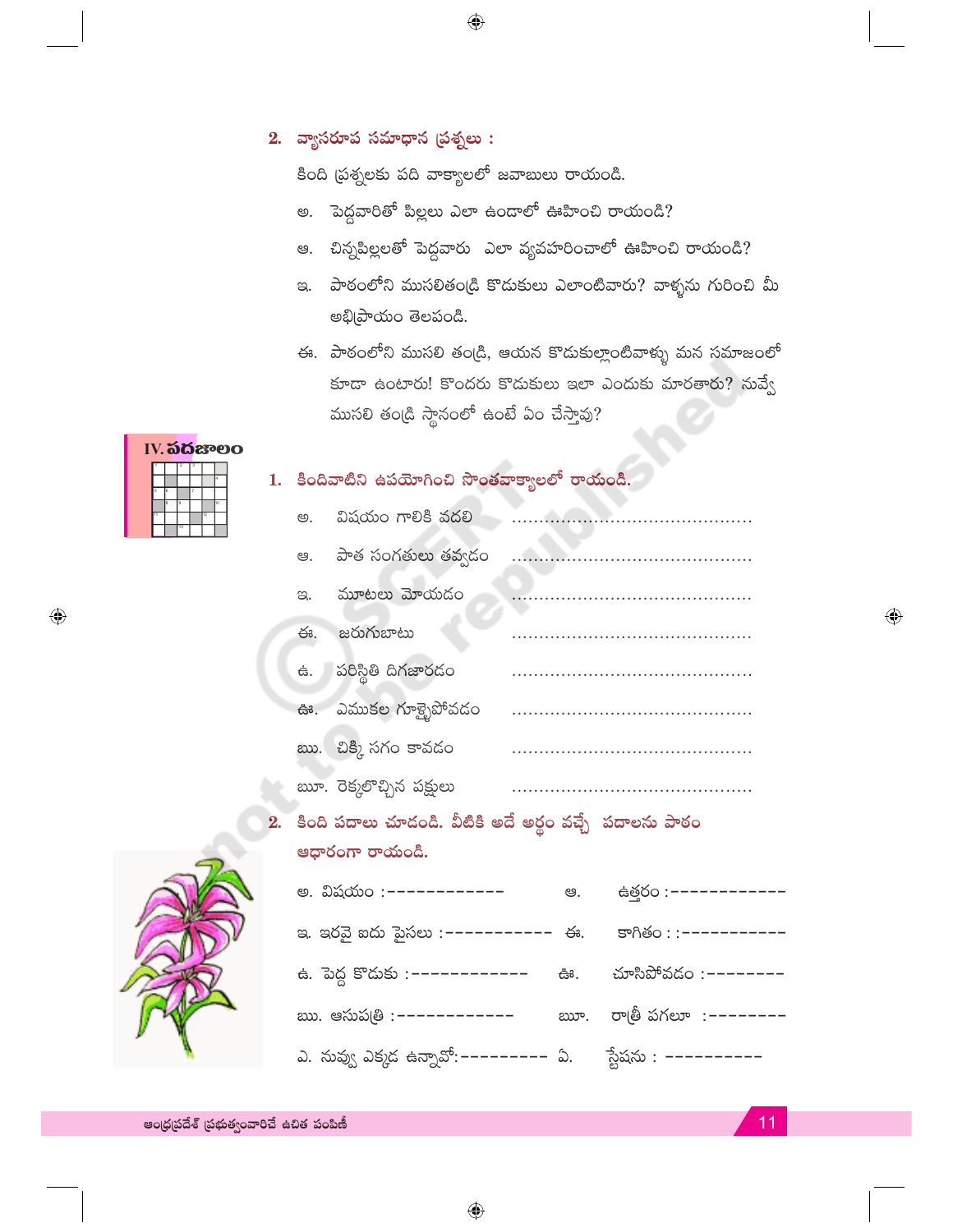

1. కొడుకు దూరమై బాధపడే తండ్రి ఆత్మకథ రాయండి.

 $\bigoplus$ 

- 2. తల్లిదం(దులను నిరాదరణకు గురిచేయవద్దనే నినాదాలు తయారు చేయండి.
- 3. ఈ పాఠంలోని తండ్రిగా ఏకపాత్రాభినయం చేయండి.



- 1. పాఠం చితూరు [పాంతపు మాండలికంలో ఉంది. పాఠంలోని మొదటి రెండు పేరాలనూ సొంత మాటల్లో రాయండి.
- 2. మీ ఇంట్లో లేదా మీ చుట్టుపక్కల ఉండే వృద్ధులకు మీరు ఏలాంటి సేవలు చేస్తారు.? వారికి మీరు ఏవిధంగా సహాయపడతారు?

### VII. మ్రేజెక్టు పని



1. మీ సమీపంలోని వృద్ధా(శమాన్ని సందర్శించండి లేదా మీ ఇంటి చుట్టుపక్కల ఉండే వృద్దల దగ్గరకు వెళ్ళండి. వాళ్ళతో మాట్లాడండి. వాళ్ళకిష్టమైన పనులు ఏవో తెలుసుకొని చెప్పండి. వారేమనుకుంటున్నారో రాయండి.

# VIII. **ಭಾವನು ಗುರಿಂಬಿ ತೆಲುಸುకುಂದಾಂ**



 $\textcolor{black}{\textcircled{\small\textrm{-}}}$ 

తెలుగుభాషలోని వర్ణాలను మూడు విధాలుగా విభజించారు. అవి 1. అచ్చులు 2. హల్లులు 3. ఉభయాక్షరాలు 1. అచ్చులు : అ – ఆ – ఇ – ఈ – ఉ – ఊ – ఋ – ౠ  $2 - 2 - 8 - 8 - 8 - 8$ 

```
1. అ<mark>చ్చులు:</mark> హ్రస్వాలు, దీర్వాలు అని రెండు విధాలు
    అ) బ్రాస్వాలు: ఒక మాత్రా కాలంలో ఉచ్చరించే అచ్చులను 'హ్రస్వాలు'
                  అంటారు. అవి: అ - ఇ - ఉ - ఋ- ఎ - ఒ
        (మాత్ర అంటే కనురెప్పపాటు కాలం.)
    ఆ) దీర్వాలు : రెండు మాత్రల కాలంలో ఉచ్చరించే అచ్చులను 'దీర్వాలు'
        అంటారు.
        అవి: ఆ – ఈ – ఊ – ఏ – ఐ – ఓ – ఔ
2.హాల్లులు :
                         క ఖగఘ జ
                    చ చే
                           ఛ జ జే ఝ ఞ
```
బ భ మ

య రఱల ళవశషసహ



ఆంధ్రప్రదేశ్ (పభుత్వంవారిచే ఉచిత పంపిణీ

 $\bigoplus$